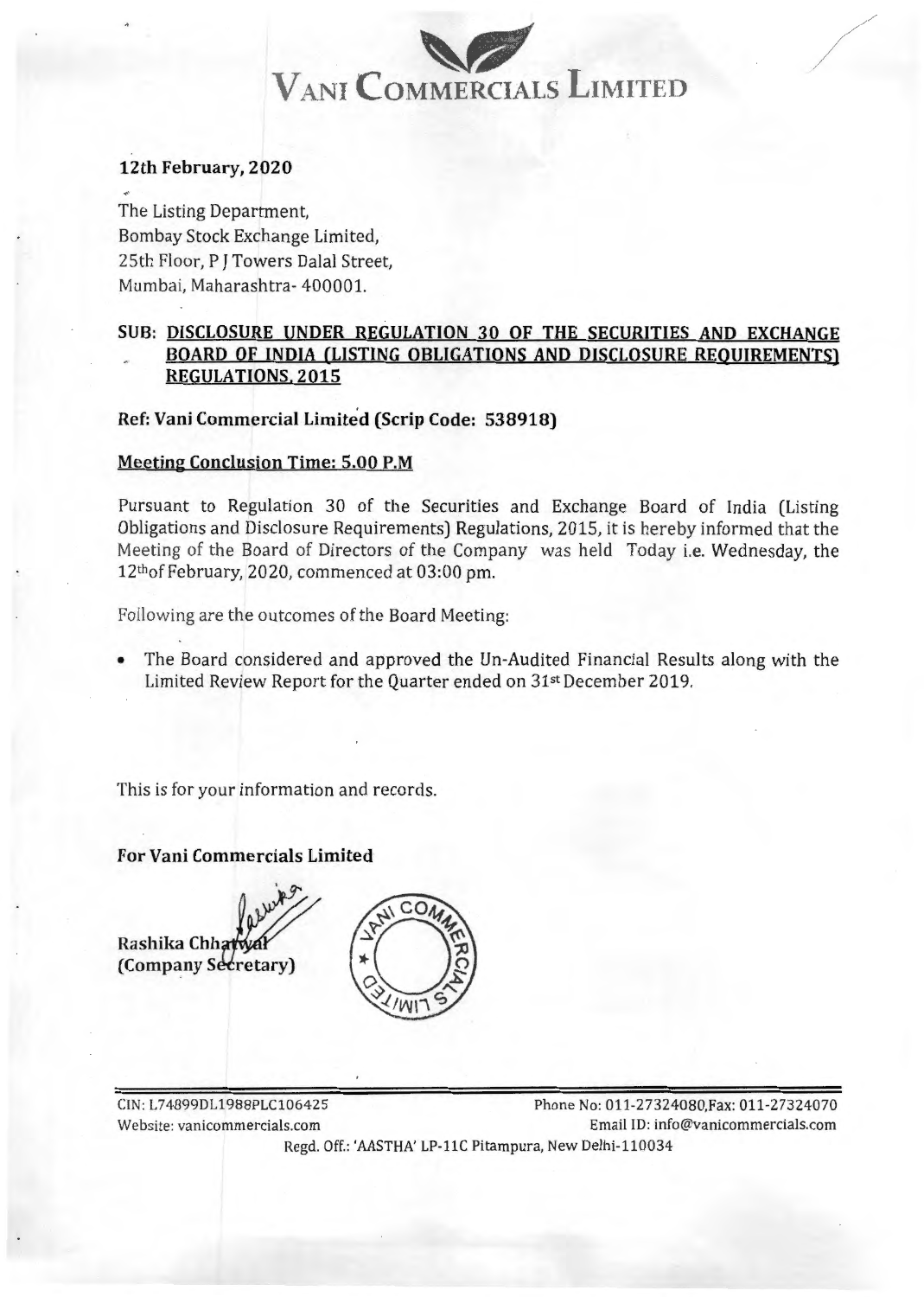| Vani Commercials Limited                                                            |                                         |                                                 |                           |                          |                        |                           |                        |                            |
|-------------------------------------------------------------------------------------|-----------------------------------------|-------------------------------------------------|---------------------------|--------------------------|------------------------|---------------------------|------------------------|----------------------------|
|                                                                                     |                                         |                                                 | $(Am$ ount in $R\bar{s}$  |                          |                        |                           |                        |                            |
| Statement of Standalone Unaudited Results for the Quarter ended 31st December, 2019 |                                         |                                                 |                           |                          |                        |                           |                        |                            |
| <b>Particulars</b>                                                                  |                                         |                                                 | 3 Months                  | Preceding 3              | Correspondin           | Year to date              | Year to date           | Previous Year              |
|                                                                                     |                                         |                                                 | ended                     | <b>Months ended</b>      | g 3 Months             | (Current Year)            | (Previous              | Ended                      |
|                                                                                     |                                         |                                                 |                           |                          | ended                  | (9 months)                | Yearl                  |                            |
|                                                                                     |                                         |                                                 | 31.12.2019                | 30.09.2019               | 31.12.2018             | 31.12.2019                | 31.12.2018             | 31.03.2019                 |
|                                                                                     |                                         | (Unaudited)                                     | (Unaudited)               | (Unaudited)              | (Unaudited)            | (Unaudited)               | (Audited)              |                            |
|                                                                                     |                                         | <b>Income from Operations</b>                   |                           |                          |                        |                           |                        |                            |
|                                                                                     |                                         | (a) Revenue from operations<br>(b) Other Income | 1,416,518.00<br>47.723.00 | 1,390,143.00<br>1,480.00 | 585.134.00<br>4.128.00 | 2.806.661.00<br>49,203.00 | 585.134.00<br>4,128.00 | 2,499,038.00               |
|                                                                                     |                                         | <b>Total Revenue</b>                            | 1,464,241.00              | 1.391.623.00             | 589,262.00             | 2,855,864.00              | 589,262.00             | 107,278.00<br>2,606,316.00 |
|                                                                                     | <b>Expenses</b>                         |                                                 |                           |                          |                        |                           |                        |                            |
|                                                                                     |                                         | (a) Cost of materials consumed                  | 0.00                      | 0.00                     | 0.00                   | 0.00                      | 0.00                   | 0.00                       |
|                                                                                     |                                         | (b) Purchase of stock-in-trade                  | 0.00                      | 0.00                     | 0.00                   | 0.00                      | 0.00                   | 1.428,600.00               |
|                                                                                     |                                         | (c) Changes in inventories of finished          |                           |                          |                        |                           |                        |                            |
|                                                                                     |                                         | goods, work-in-progress and stock-              | 0.00                      | 0.00                     | 0.00                   | 0.00                      | 0.00                   |                            |
|                                                                                     |                                         | in-trade                                        |                           |                          |                        |                           |                        |                            |
|                                                                                     |                                         | (d) Employee benefits expense                   | 502,575.00                | 557,670.00               | 308,755.00             | 1,060,245.00              | 308,755.00             | 1,428,600.00               |
|                                                                                     | (e)                                     | Finance Cost                                    | 1.003.00                  | 649.00                   | 177.00                 | 1.652.00                  | 177.00                 | 944.00                     |
|                                                                                     | (f)                                     | Depreciation<br>and<br>amortisation             | 0.00                      | 0.00                     | 0.00                   | 0.001                     | 0.00                   | 11,751.00                  |
|                                                                                     | (q)                                     | Other expenses                                  | 903.234.00                | 801.413.00               | 236,652.00             | 1,676,347.00              | 236,652.00             | 929,969.00                 |
|                                                                                     |                                         | <b>Total expenses</b>                           | 1,406,812.00              | 1,359,732.00             | 545,584.00             | 2,738,244.00              | 545,584.00             | 2,371,264.00               |
| 3                                                                                   |                                         | Profit / (Loss) before exceptional &            |                           |                          |                        |                           |                        |                            |
|                                                                                     |                                         | extra ordinary items and tax                    | 57,429.00                 | 31,891.00                | 43,678.00              | 117,620.00                | 43,678.00              | 235,052.00                 |
|                                                                                     |                                         | 4 Exceptional items                             | 0.00                      | 0.00                     | 0.00                   | 0.00                      | 0.00                   | 0.00                       |
|                                                                                     |                                         | 5 Profit/ (Loss) before extra ordinary          |                           |                          |                        |                           |                        |                            |
|                                                                                     |                                         | items and tax                                   | 57,429.00                 | 31,891.00                | 43,678.00              | 117,620.00                | 43,678.00              | 235.052.00                 |
|                                                                                     |                                         | Extraordinary items                             |                           | 0.00                     | 0.00                   | 0.00                      | 0.00                   | 0.00                       |
|                                                                                     |                                         | Profit before tax                               | 57,429.00                 | 31,891.00                | 43.678.00              | 117,620.00                | 43,678.00              | 235,052.00                 |
|                                                                                     | 6 Tax expense                           |                                                 |                           |                          |                        |                           |                        |                            |
|                                                                                     | Current Tax                             |                                                 | 0.00                      |                          | 0.00                   | 0.00                      | 0.00                   | 120,737.00                 |
|                                                                                     |                                         | Deferred Tax                                    | 0.00                      |                          | 0.00                   | 0.00                      | 0.00                   | 2,627.00                   |
|                                                                                     | <b>Total Tax expense</b>                |                                                 | 0.00                      |                          | 0.00                   | 0.00                      | 0.00                   | 123,364.00                 |
|                                                                                     | Net Profit / (Loss) for the period from |                                                 | 57,429.00                 | 31,891.00                | 43,678.00              | 117,620.00                | 43,678.00              | 111,688.00                 |
|                                                                                     |                                         | continuing operation                            |                           |                          |                        |                           |                        |                            |
|                                                                                     |                                         | Profit (Loss) from discontinuing                | 0.00                      | 0.00                     | 0.00                   | 0.00                      | 0.00                   | 0.00                       |
|                                                                                     |                                         | operations before tax                           |                           |                          |                        |                           |                        |                            |
|                                                                                     |                                         | Tax expense of discontinuing operations         | 0.00                      | 0.00                     | 0.00                   | 0.00                      | 0.00                   | 0.00                       |
|                                                                                     |                                         | 11 Net Profit / (Loss) from discontinuing       | 0.00                      | 0.00                     | 0.00                   | 0.00                      | 0.00                   | 0.00                       |
|                                                                                     |                                         | operation after tax                             |                           |                          |                        |                           |                        |                            |
|                                                                                     |                                         | 16 Profit / (Loss) for the period before        | 57,429.00                 | 31,891.00                | 43.678.00              | 117,620.00                | 43,678.00              | 111,688.00                 |
|                                                                                     |                                         | minority interest                               |                           |                          |                        |                           |                        |                            |
|                                                                                     |                                         | Share of profit / (loss) of associates*         | 0.00                      | 0.00                     | $0.\overline{0}0$      | 0.00                      | 0.00                   | 0.00                       |
|                                                                                     |                                         | Profit (Loss) Minority Interest*                | 0.00                      | 0.00                     | 0.00                   | 0.00                      | 0.00                   | 0.00                       |
|                                                                                     |                                         | Net Profit / (Loss) for the period              | 57,429.00                 | 31,891.00                | 43,678.00              | 117,620.00                | 43,678.00              | 111,688.00                 |
|                                                                                     |                                         | Details of equity share capital                 |                           |                          |                        |                           |                        |                            |
|                                                                                     |                                         | Paid-up equity share capital                    | 41198000.00               | 41198000.00              | 41198000.00            | 41198000.00               | 41198000.00            | 41198000.00                |
|                                                                                     |                                         | Face Value of equity share capital              | 10.00                     | 10.00                    | 10.00                  | 10.00                     | 10.00                  | 10.00                      |
|                                                                                     |                                         | 18 Reserve excluding Revaluation Reserves       | 0.00                      | 0.00                     | 0.00                   | 0.00                      | 0.00                   | 0.00                       |
|                                                                                     |                                         | 19 Earnings per share                           |                           |                          |                        |                           |                        |                            |
|                                                                                     |                                         | (a) Basic earning (loss) per share from         | 0.01                      | 0.01                     | 0.01                   | 0.03                      | 0.01                   | 0.02                       |
|                                                                                     |                                         | continuing and discontinued operations          |                           |                          |                        |                           |                        |                            |
|                                                                                     |                                         | (b) Diluted earning (loss) per share from       | 0.01                      | 0.00                     | 0.01                   | 0.03                      | 0.01                   | 0.02                       |
|                                                                                     |                                         | continuing and discontinued operations          |                           |                          |                        |                           |                        |                            |

\* Applicable in the case of consolidated results.

Notes :

י כשטאל.<br>1. The above financial results have been reviewed by the Audit Committees and approved by the Board of Directors of the Company at the

meeting held on 12.02.2020 and have been subject to limited review by the Statutory Auditors of the Company as required.

2 Previous year figures have been re-grouped, recast and rearranged wherever necessary.

 $\overline{\phantom{a}}$ 

|<br>|Place : New Delhi<br>|Date : 12/02/2020

ERCIAL For Vani Commen  $\epsilon$  $\mathfrak{g}$  $\varphi_{\mathcal{O}}$